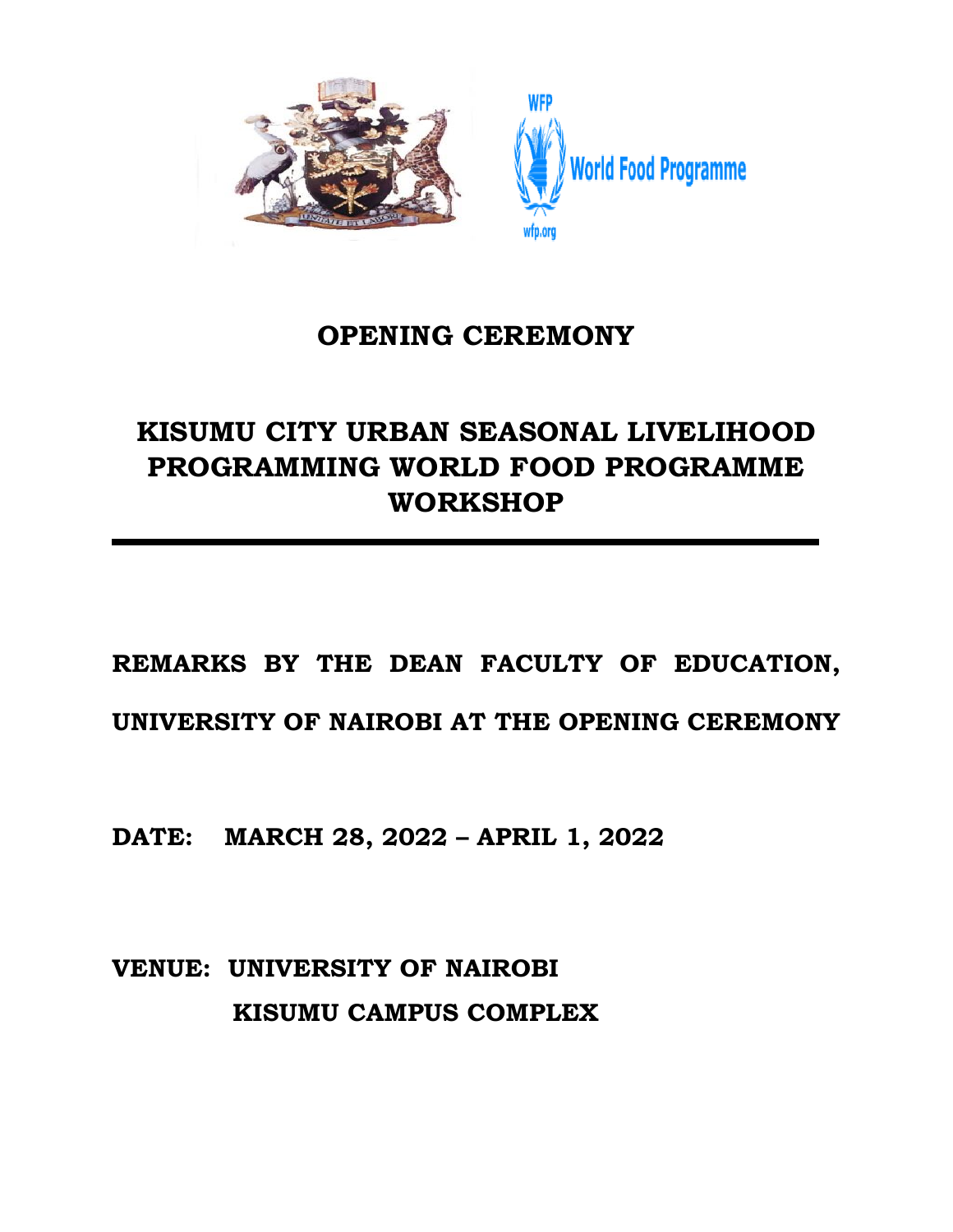- **Representative of the World Food Programme.**
- **Officials of the Kisumu County Government**
- **Stakeholders**
- **Economic Groups from the Region**
- **Resource Persons**
- **Participants**
- **Ladies and Gentlemen**

**On behalf of the Vice Chancellor University of Nairobi and the entire Faculty of Education, I wish to welcome all of you to this Workshop.**

**The Seasonal Livelihood Programming (SLP) is a project funded by the World Food Programme and hosted by the Faculty of Education.**

**I am therefore pleased to be here to witness the activities of the Workshop as the Dean of the Faculty.**

**The Workshop is being held here to emphasize the fact that research findings are being discussed with the stakeholders on site as opposed to Nairobi. This is in compliance with current research approaches which is the**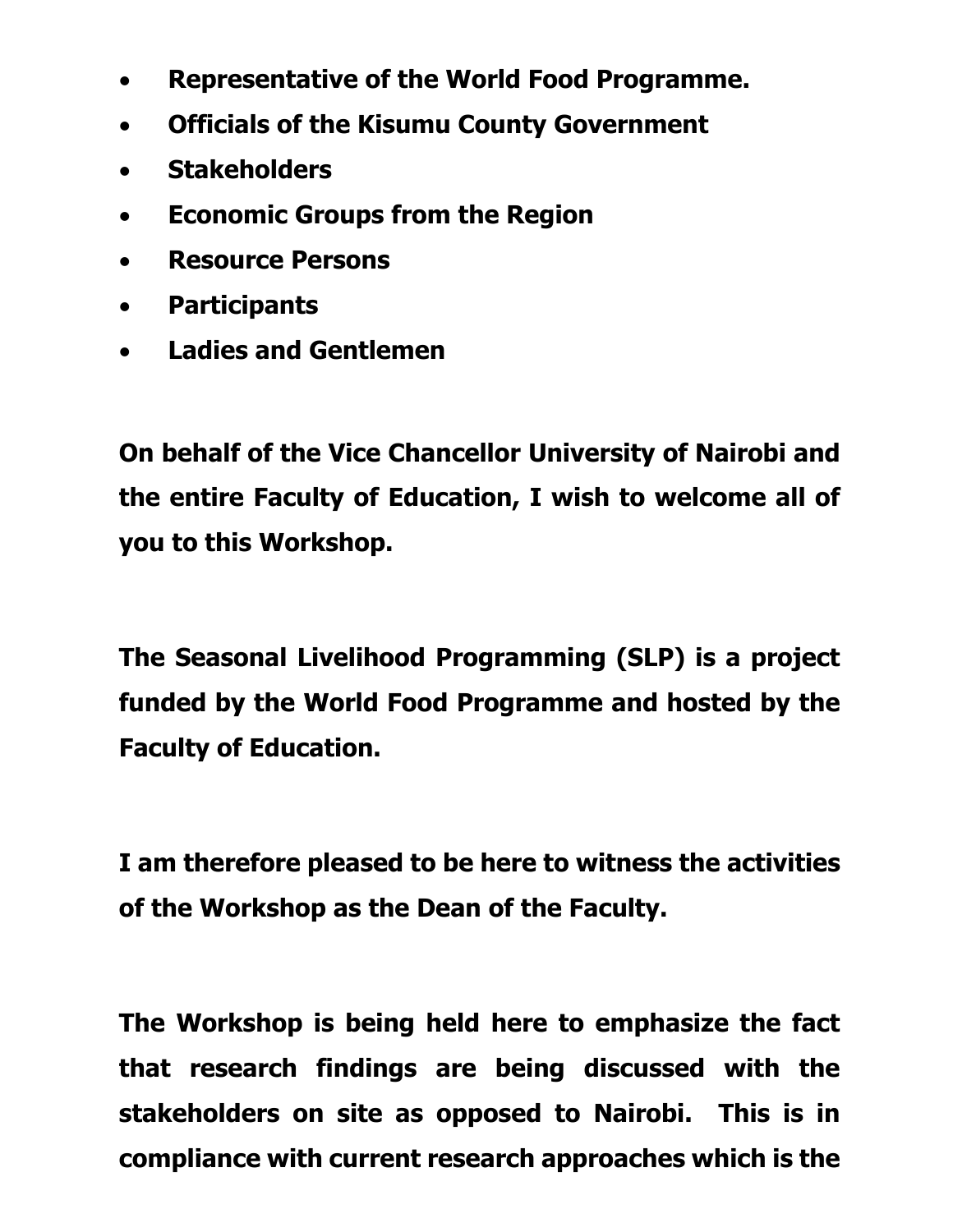**preferred knowledge dissemination route recommended by donors.**

**The project uses a multidisciplinary approach, with resource persons drawn from different faculties, with different areas of specialization. We have 5 faculties represented here, starting with the host faculty which emphasizes on pedagogical approaches to dissemination of research findings, Engineering to provide geospatial techniques of mapping vulnerable areas, Science and Technology to inform on behavior of the environment and meteorological discipline, Business and Management Science to bring in management techniques and strategic interventions, as well as Agriculture to sensitize on food production trends.**

**The entire SLP project is not just based here in Kenya. It has been designed to take investigations to 9 African countries as well as 3 countries in Asia. Within these countries, the approach involves both rural and urban settings. Kisumu county provided an urban setting while Kitui county provided the typical rural settings in Kenya.**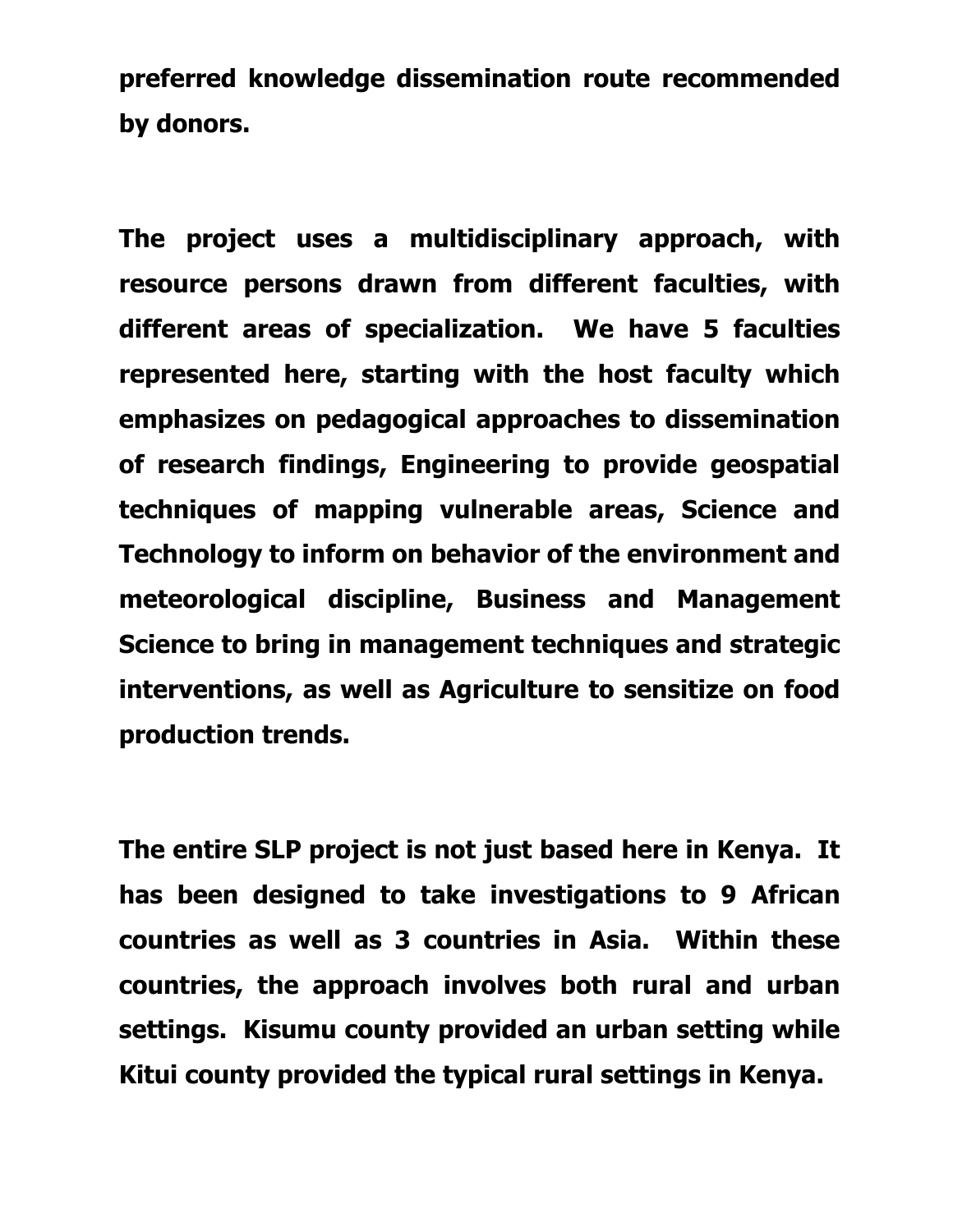**Top Universities in the countries mentioned were selected to provide the researchers. We are proud that the University of Nairobi was selected in Kenya. The other countries selected are Uganda, Mozambique, Malawi, Madagascar, Eswatini, Ethiopia, Tanzania, and Zimbabwe.**

**From Asia, the Universities selected are from Iraq, Jordan and Pakistan.**

**Apart from sharing expertise and experiences together with the socio-economic groups, we will be able to interrogate the data collected, critique, harmonize and compile a joint report.**

**The report will be used to enhance county settings in Kenya towards food security interventions and strategies.**

**I wish to thank the Vice Chancellor, University of Nairobi for releasing the resource persons from their teaching duties to be able to lead in the project research and various investigations, the World Food Programme for funding the project, the organizers of this workshop for a**